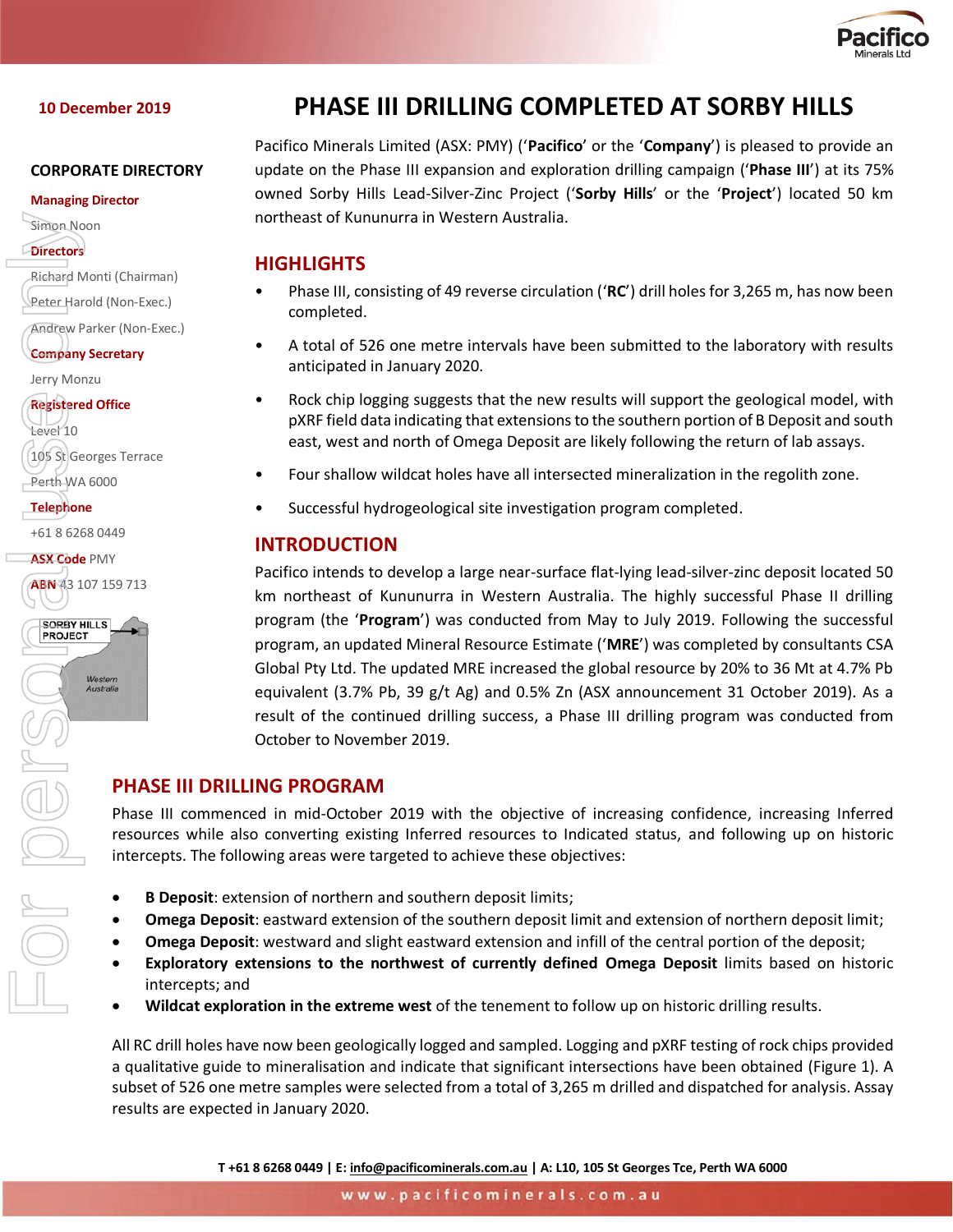

|                  |                |           |                                  | $RO-$                     |
|------------------|----------------|-----------|----------------------------------|---------------------------|
| $O-I$            | $20 - 21$      | $40 - 41$ | $\omega$                         | 82                        |
| 2                | 22             | 42        |                                  |                           |
| 3                | ಾ<br>23        | 43        | 63                               | 2 <sup>3</sup>            |
| 4                | 24             | 44        | 64                               | $\overline{\mathbf{34}}$  |
| $\boldsymbol{s}$ | v              | 45        | 65                               | 85                        |
| $\epsilon$       | 25             |           | 66                               | 86                        |
|                  | 26             | 46        | 67                               | 87                        |
| 7                | 27             | 47        |                                  |                           |
| 8                | 28             | 48        | 68                               | 88                        |
| 9                | 29             | 49        | 69                               | $\mathbf{g}_{\mathbf{q}}$ |
| $\overline{6}$   | $29 - 50$      | $A-S$     | 70                               | 89-90                     |
| $\mathbf{u}$     |                | 51        | 71                               | 91                        |
| $\overline{2}$   | 3 <sub>l</sub> | SZ.       | 72                               | 42                        |
|                  | 32             |           | 73                               | 93                        |
| 13               | 33             | 53        | 74                               |                           |
| 14               | 34             | 54        |                                  | 94                        |
| $\overline{5}$   | 35             | 55        | 75                               | 95                        |
| 16               | 36             | 56        | Interval of Mineralisation<br>76 | 96                        |
| $\overline{F}$   | 37             | 57        | 77                               | 97                        |
| $\overline{8}$   | 38             | 58        | 78                               | 98                        |
| Ħ                | 39             | 59        | 79                               | 99                        |
|                  |                | $59 - 60$ | $79 - 80$                        | $99 - 100$                |
| $19 - 60$        |                |           |                                  |                           |

**Figure 1.** Complete chip trays for RC drill hole SH\_PD\_A\_16 drilled from surface as part of the south-eastern Omega extension targets. Chip trays highlight alluvial clays (0-12 m), supergene alteration zone (12-26 m) and fresh rock from 26 m to the end of hole at 100 m. The highlighted interval (red) from 68-80 represents a mineralised interval hosted in dolomitic grainstones, shaley dolomites and silty dolomites. Chips from 76-77 m contain abundant galena visible as pale silver surfaces (crystals) against the pale grey silty-dolomite host.

Rock chip logging suggests the following target related outcomes (subject to verification by the lab assay data):

- **B Deposit**: Test holes indicate strong and continuous mineralisation at shallow depths (~30-55 m).
- **Omega Deposit southern extension**: overall conformable mineralisation intercepts indicated.
- **Omega Deposit northern extension**: indications of mineralisation of varied thickness and minor zinc associated with the near surface weathering profile. Additional significant intervals of lead at depths of 80- 100 m.
- **Omega Deposit westward extension**: highest density of drill holes for Phase III, yielding significant mineralisation indications at shallow depths (~10-20 m) within the weathering profile.
- **Omega Deposit eastward extension and infill**: mineralisation follows the sub-surface contours of strata dipping to the east and is located in north-south trending zones on the eastern flank of the Omega Deposit. The mineralisation is open to the east at increasing depth due to the dip of strata to the east.
- **Wildcat exploration**: four shallow (30 m) exploratory holes drilled to the extreme west in the mineralised horizon intersected mineralisation at shallow depth within the regolith zone and suggests there could be significant mineralisation discovered. This area now represents a first order follow up target for diamond drilling.

**T +61 8 6268 0449 | E: [info@pacificominerals.com.au](mailto:info@pacificominerals.com.au) | A: L10, 105 St Georges Tce, Perth WA 6000**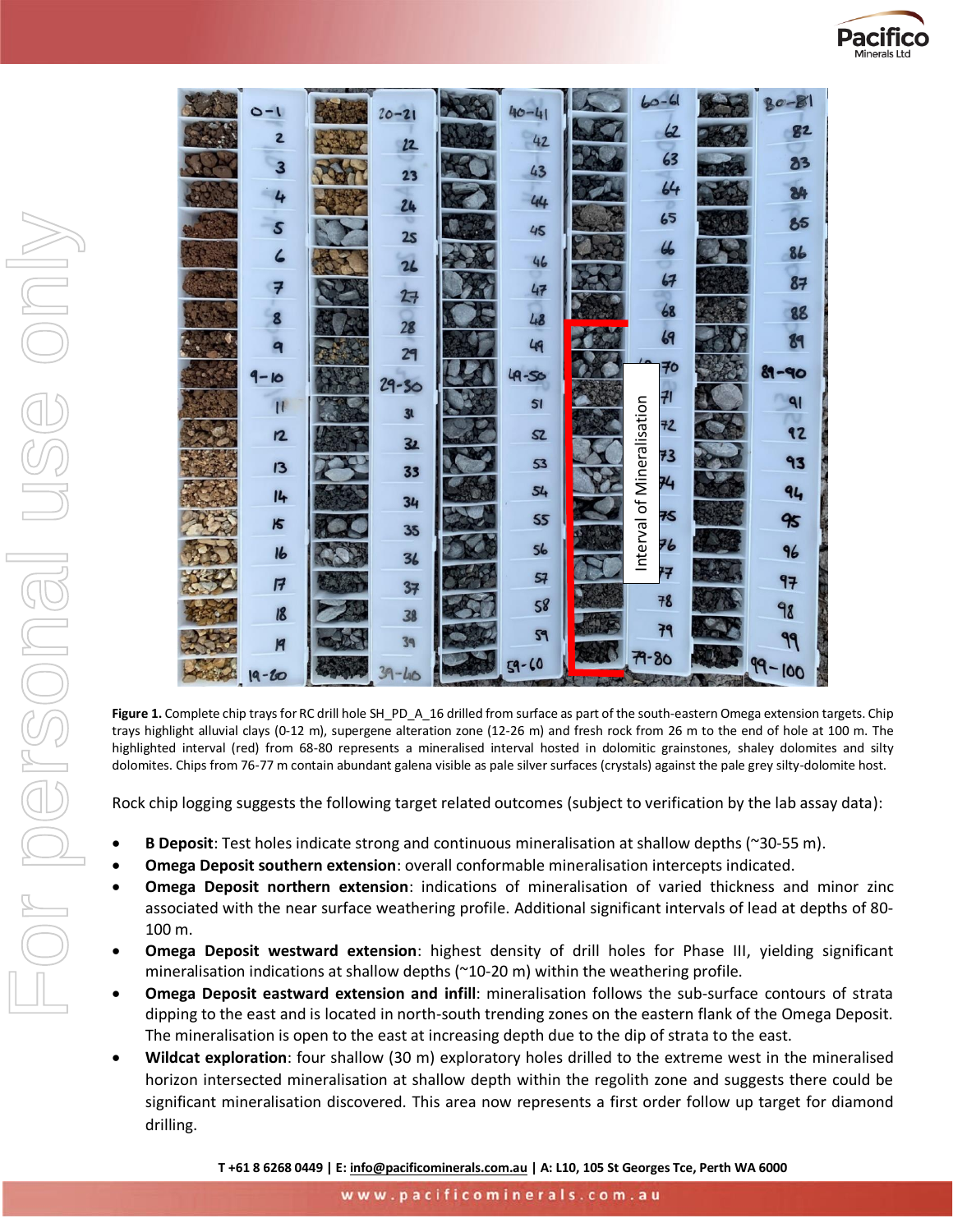

Collectively, the field observations are indicative of a successful drilling campaign likely to support further conversion of Indicated and Inferred resources to higher classes of classification and to replace Inferred resources whilst building on the potential of new deposits to be found to the west.

### **HYDROGEOLOGICAL SITE INVESTIGATION PROGRAM**

- A Hydrogeological site investigation program was completed between Oct 31 to Nov 23 by Pennington Scott, which included:
	- Construction of two (2) shallow production wells, eight (8) shallow observation bores through the 30 m deep alluvial deposits around the I deposit, together with one (1) 80 m deep open hole into the Sorby Dolomite (pre-collared through the alluvials). All holes were geophysically logged with natural gamma.
	- Pump testing of two pre-existing holes drilled by AGE (2011), TB1 and TB3. The previous testing of these holes had problems which precluded their interpretation.
	- Pump testing of the new Sorby hole and one new alluvial bore.
	- Installation of two remote telemetry water level loggers to record groundwater response through the wet season.

Pennington Scott has reanalysed the dewatering data from a trial decline dewatering in 1981 using modern advanced numerical modelling, which has shed new light on the hydrogeology of the I deposit area. Although too early to present any hydrogeological results, we are in no doubt that there will be a step improvement in the predictive understanding of local hydrogeology.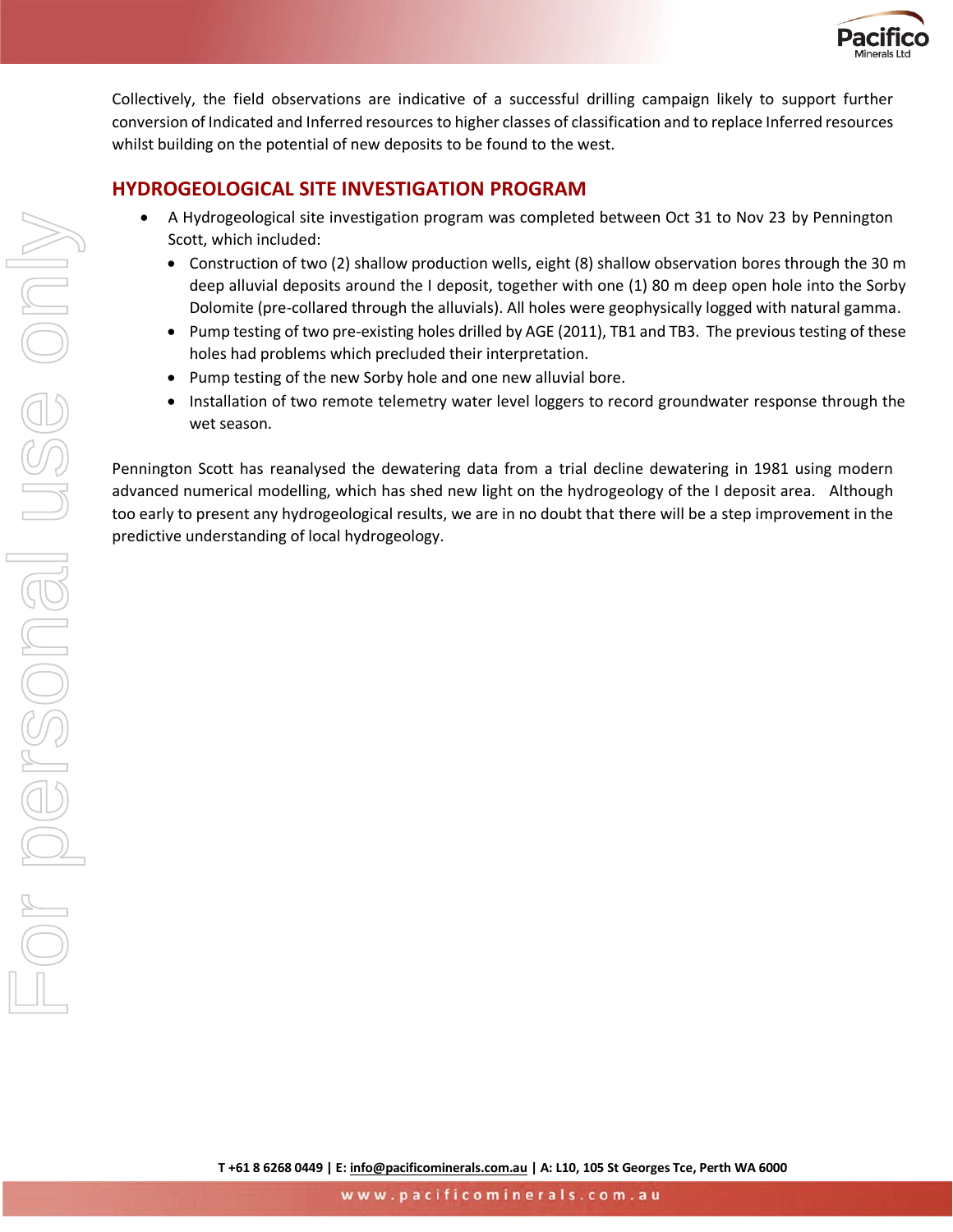



### **FOR FURTHER INFORMATION, OR TO BE ADDED TO OUR ELECTRONIC MAILING LIST, PLEASE CONTACT:**

Simon Noon (Managing Director) Phone: +61 (0)8 6266 8642 Email: [info@pacificominerals.com.au](mailto:info@pacificominerals.com.au)

### **ABOUT PACIFICO MINERALS LIMITED**

Pacifico Minerals Limited ('**Pacifico**') (ASX: PMY) is a Western Australian based development and exploration company. The company is currently focused on advancing the Sorby Hills Lead-Silver-Zinc Joint Venture project in WA. Pacifico owns a 75% interest in the Joint Venture with the remaining 25% (contributing) interest held by Henan Yuguang Gold & Lead Co. Ltd.

**T +61 8 6268 0449 | E: [info@pacificominerals.com.au](mailto:info@pacificominerals.com.au) | A: L10, 105 St Georges Tce, Perth WA 6000**

www.pacificominerals.com.au